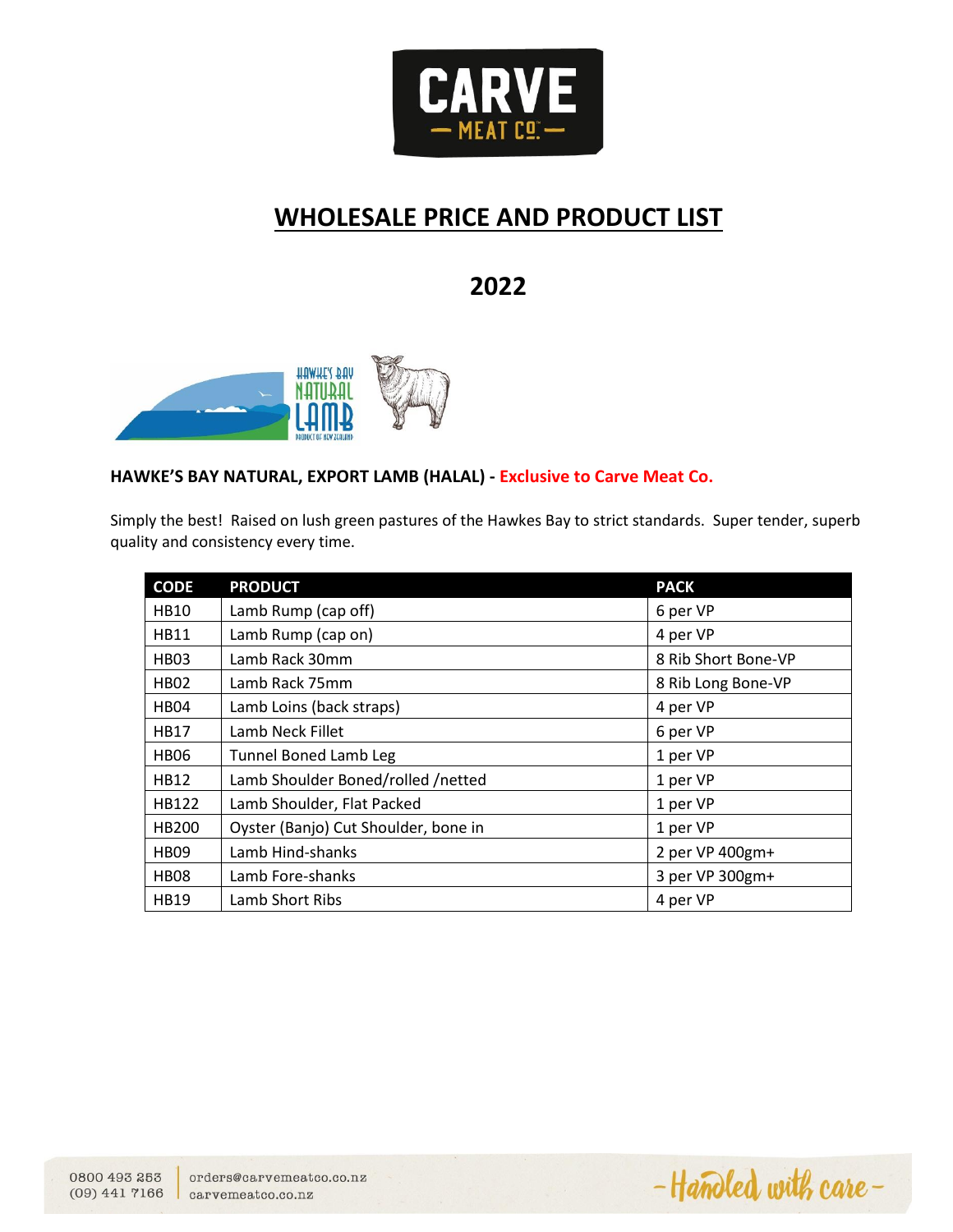



Prime Steer, grass fed, cold boned and aged for tenderness.

| <b>CODE</b>  | <b>PRODUCT</b>            | <b>PACK</b>          |
|--------------|---------------------------|----------------------|
| <b>BE01</b>  | Eye Fillet S/Muscle On    | $1.8$ kg+ VP         |
| <b>BE02</b>  | Eye Fillet S/Muscle Off   | $1.8$ kg+ VP         |
| <b>BE05</b>  | Scotch Fillet/Ribeye      | 3-4kg VP             |
| <b>BE06</b>  | Sirloin                   | 3-5kg VP             |
| <b>BE07</b>  | Rump                      | 4kg+VP               |
| <b>BE30</b>  | <b>Beef Skirt Steak</b>   | 800gm - 1kg VP       |
| <b>BE51</b>  | Point End Brisket         | 4kg+VP               |
| <b>BE08</b>  | Short Rib                 | 1 set Per VP         |
| <b>BE21</b>  | <b>Beef Bavette</b>       | 1.5kg VP             |
| <b>BE53</b>  | <b>Beef Chuck</b>         | 4-5kg VP             |
| <b>BE533</b> | <b>Beef Chuck Diced</b>   | 1kg VP               |
| <b>BE22</b>  | <b>Beef Cheeks</b>        | 1-2kg VP             |
| <b>BE23</b>  | Beef Ox Tail              | 1kg VP               |
| <b>BE11</b>  | <b>Beef Stock Bones</b>   | 20kg carton          |
| <b>BE12</b>  | Beef Marrow Bones (Whole) | Whole                |
| BE122        | Beef Marrow Bones (Cut)   | Cut to required size |

*We do have other beef cuts available to us, however for some of these items we require a minimum order of 20kg. Please contact us if you need more information.*

| <b>CODE</b>  | <b>PORTIONED CUT BEEF</b>               | <b>PACK</b> |
|--------------|-----------------------------------------|-------------|
| <b>BE044</b> | Eye Fillet Portion Cut (Allergen: Milk) | <b>VP</b>   |
| <b>BE055</b> | <b>Scotch Portion Cut</b>               | <b>VP</b>   |
| <b>BE066</b> | <b>Sirloin Portion Cut</b>              | <b>VP</b>   |
| <b>BE077</b> | <b>Rump Portion Cut</b>                 | <b>VP</b>   |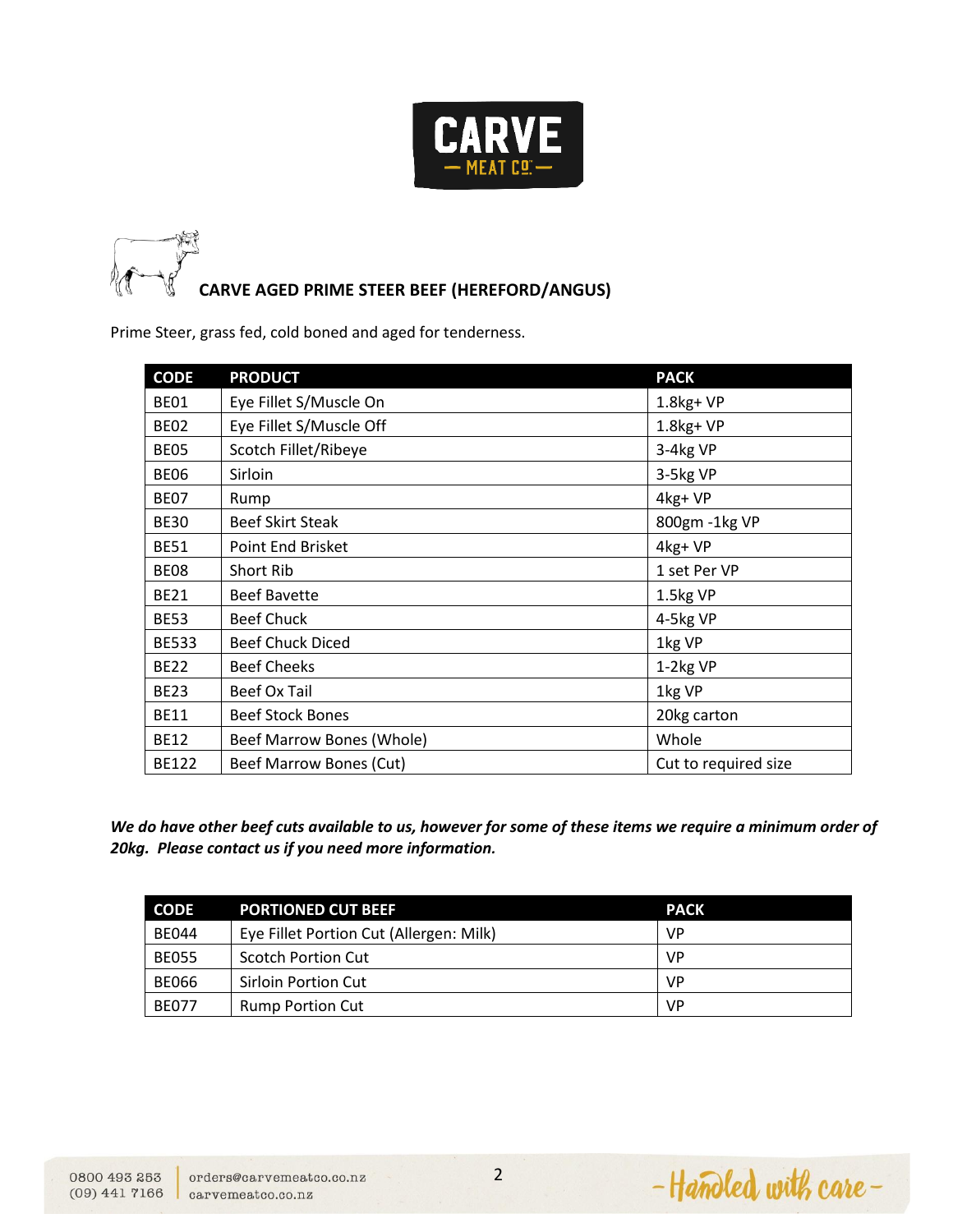



We have a room purpose built for the dry ageing of meat, in particular beef. We dry age products between 7 to 28 days, giving the meat a rich color and providing a super tender eating experience. Please call to enquire.

| <b>CODE</b>      | <b>PRODUCT</b>         | <b>PACK</b> |
|------------------|------------------------|-------------|
| DB <sub>02</sub> | Dry Aged Beef Fillet   | Whole       |
| DB <sub>05</sub> | Dry Aged Scotch Fillet | Whole       |
| <b>DB06</b>      | Dry Aged Sirloin       | Whole       |
| DB <sub>07</sub> | Dry Aged Beef Rump     | Whole       |

*Note: We sell these meat cuts on the 'wet weight', not the finished weight.*



| <b>CODE</b>   | <b>PRODUCT</b>                | <b>PACK</b> |
|---------------|-------------------------------|-------------|
| BEW51         | Wagyu Point End Brisket       | $4-5kg$     |
| BEW05         | Wagyu Scotch Fillet (MBS 3-4) |             |
| <b>BEW16</b>  | Wagyu Topside                 |             |
| BEW07         | Wagyu Beef D-Cut Rump         |             |
| <b>BEW077</b> | Wagyu Heart of Rump           |             |
| BEW57         | Wagyu Deckle                  |             |

*\* Subject to availability, please enquire.* 

-Handled with care-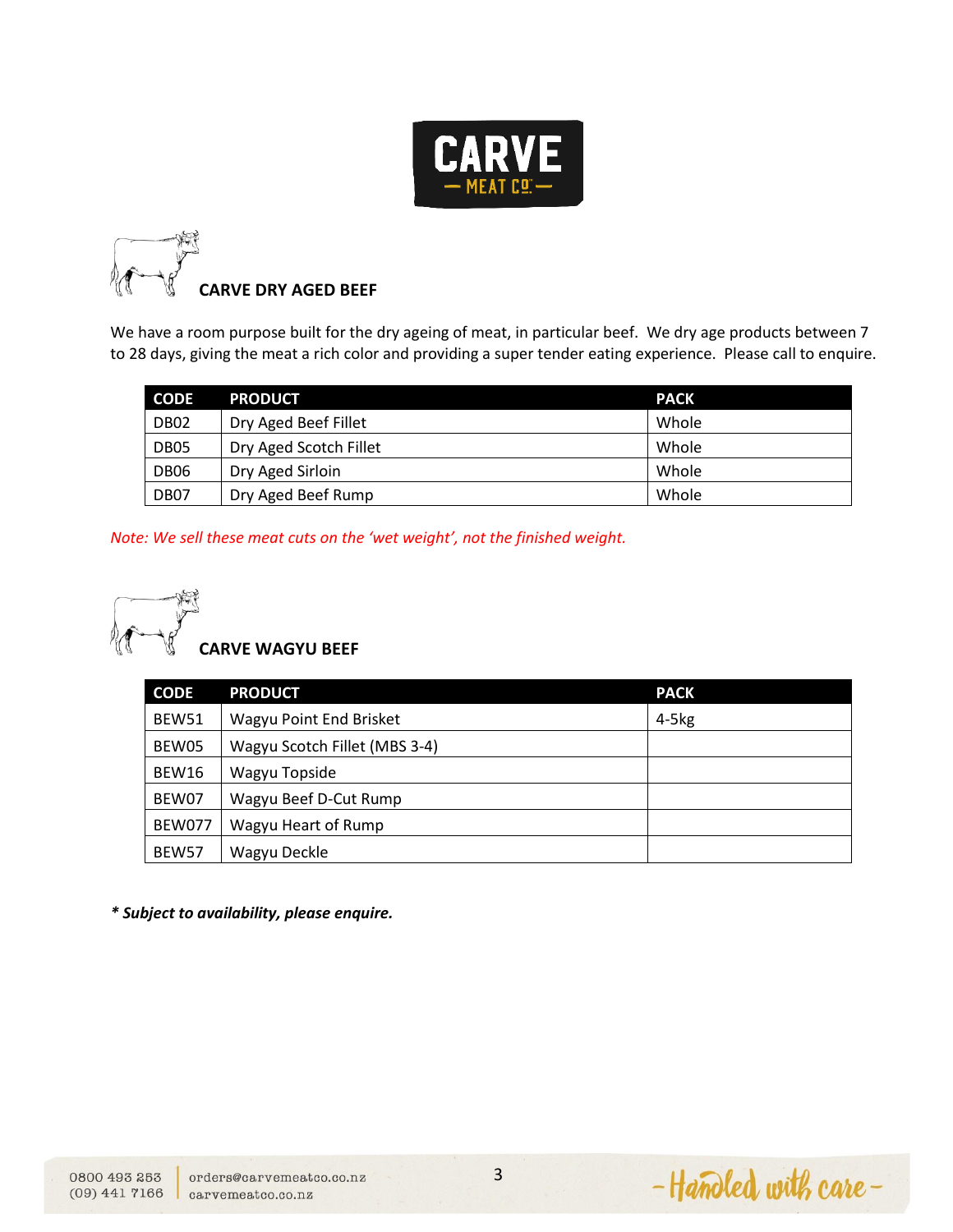



# **LANSDOWNE BEEF – Beef with Provenance. Sourced from a single farm, formerly owned by our very own NZ decorated war hero Charles Upham.**

Angus X cattle farmed on the rolling pastures of the Conway Coast overlooking the South Pacific Ocean. Taste the difference. Lansdowne Beef cattle are raised in small herds, are grass fed using sustainable farming practices and are ethically raised. Please note that due to sourcing from a single farm, product is not always available.

#### **Exclusive to Carve Meat Co.**

| <b>CODE</b>      | <b>PRODUCT</b>           |
|------------------|--------------------------|
| LD <sub>02</sub> | Eye Fillet S/Muscle Off  |
| LD <sub>05</sub> | Scotch Fillet            |
| LD <sub>06</sub> | Sirloin                  |
| LD <sub>07</sub> | Rump                     |
| LD <sub>08</sub> | Short Rib                |
| LD31             | <b>Flat Iron Steak</b>   |
| LD51             | Point End Brisket        |
| LD <sub>27</sub> | <b>Corned Silverside</b> |
| LD50             | Prime Beef Mince         |
| LD53             | <b>Beef Chuck Diced</b>  |

*Subject to availability. Please contact us to check product stock.* 

-Handled with care-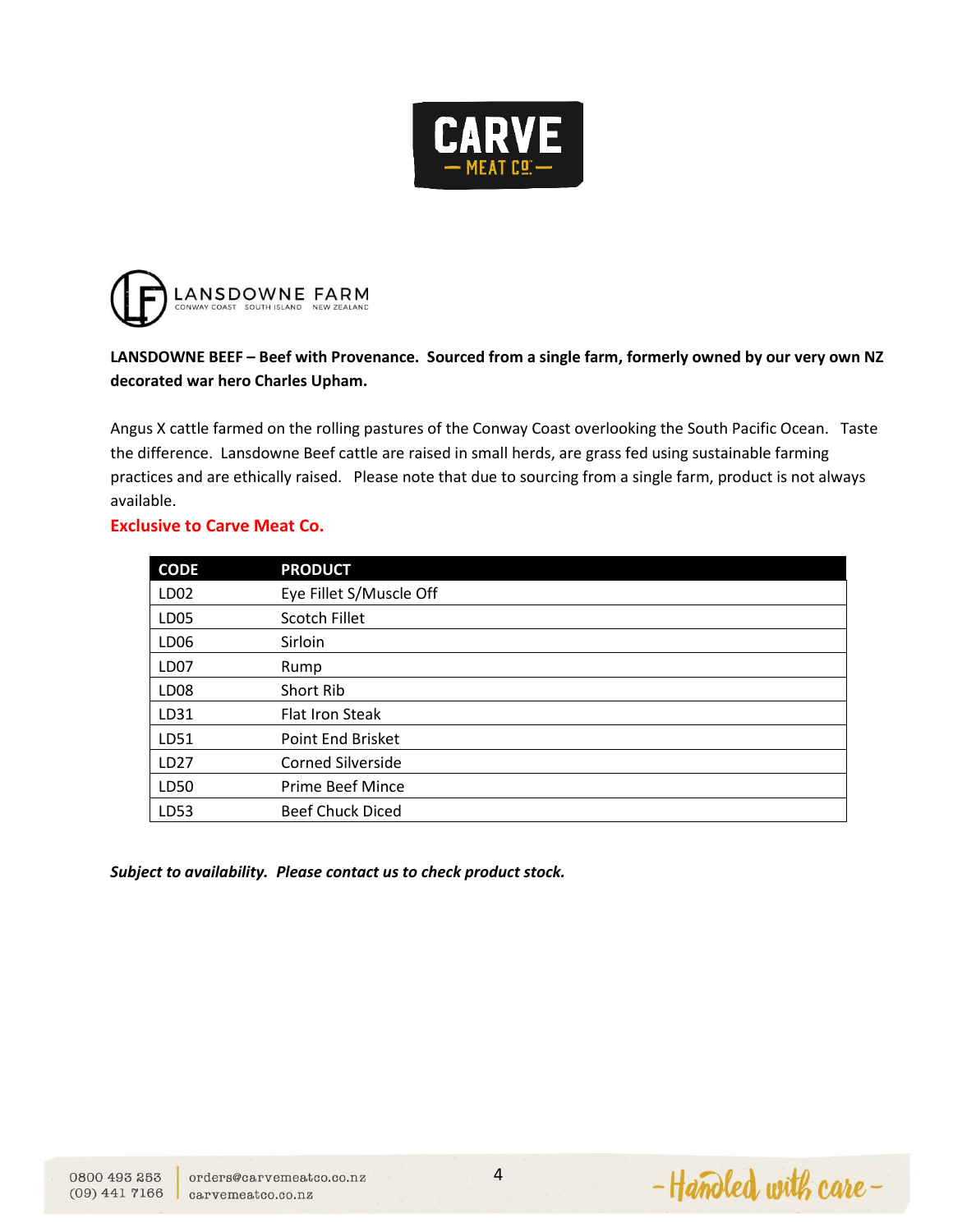



**HANDPICKED** - Premium Beef which has been aged for 45 days. Bone in items are aged 21 days. Sourced from high country stations in Central Otago and Southland, these animals roam free to graze on pasture all year-round.

The beef is carefully selected with naturally high marbling providing confidence in the consistency, quality and taste of this excellent product. *Product may be subject to availability, please enquire.* 

| <b>CODE</b>  | <b>HANDPICKED</b>                            | <b>WEIGHT RANGE PER PACK</b> |
|--------------|----------------------------------------------|------------------------------|
| <b>HP02</b>  | Hand Picked Eye Fillet S/M Off               | $1.8 - 2.4$ kg               |
| <b>HP05</b>  | Hand Picked Beef Scotch                      | $5kg +$                      |
| <b>HP06</b>  | <b>Hand Picked Sirloin</b>                   | $5kg +$                      |
| <b>HP07</b>  | Hand Picked Rump (whole)                     | 4-5 kg                       |
| <b>HP08</b>  | Hand Picked Beef Shortrib                    | $2 - 2.5$ kg                 |
| <b>HP088</b> | Hand Picked Beef Shortrib Cut (request spec) | $1 - 1.5$ kg                 |
| <b>HP09</b>  | Hand Picked Beef OP Rib (WHOLE)              | $6-7$ kg                     |
| <b>HP51</b>  | Hand Picked Point End Brisket                | $4$ kg +                     |

| <b>CODE</b>  | <b>HANDPICKED PORTIONED CUT BEEF</b> | <b>PACK</b>           |
|--------------|--------------------------------------|-----------------------|
| <b>HP055</b> | Hand Picked Beef Scotch Portioned    | Please request weight |
| HP066        | Hand Picked Sirloin Portioned        | Please request weight |

| <b>CODE</b> | <b>HANDPICKED DRY AGED</b>               | <b>PACK</b>       |
|-------------|------------------------------------------|-------------------|
| HPD09       | Hand Picked Beef Dry Aged OP Rib (WHOLE) | 6-7 kg Wet Weight |
| HPD07       | Hand Picked Dry Aged Rump                | 4-5 kg Wet Weight |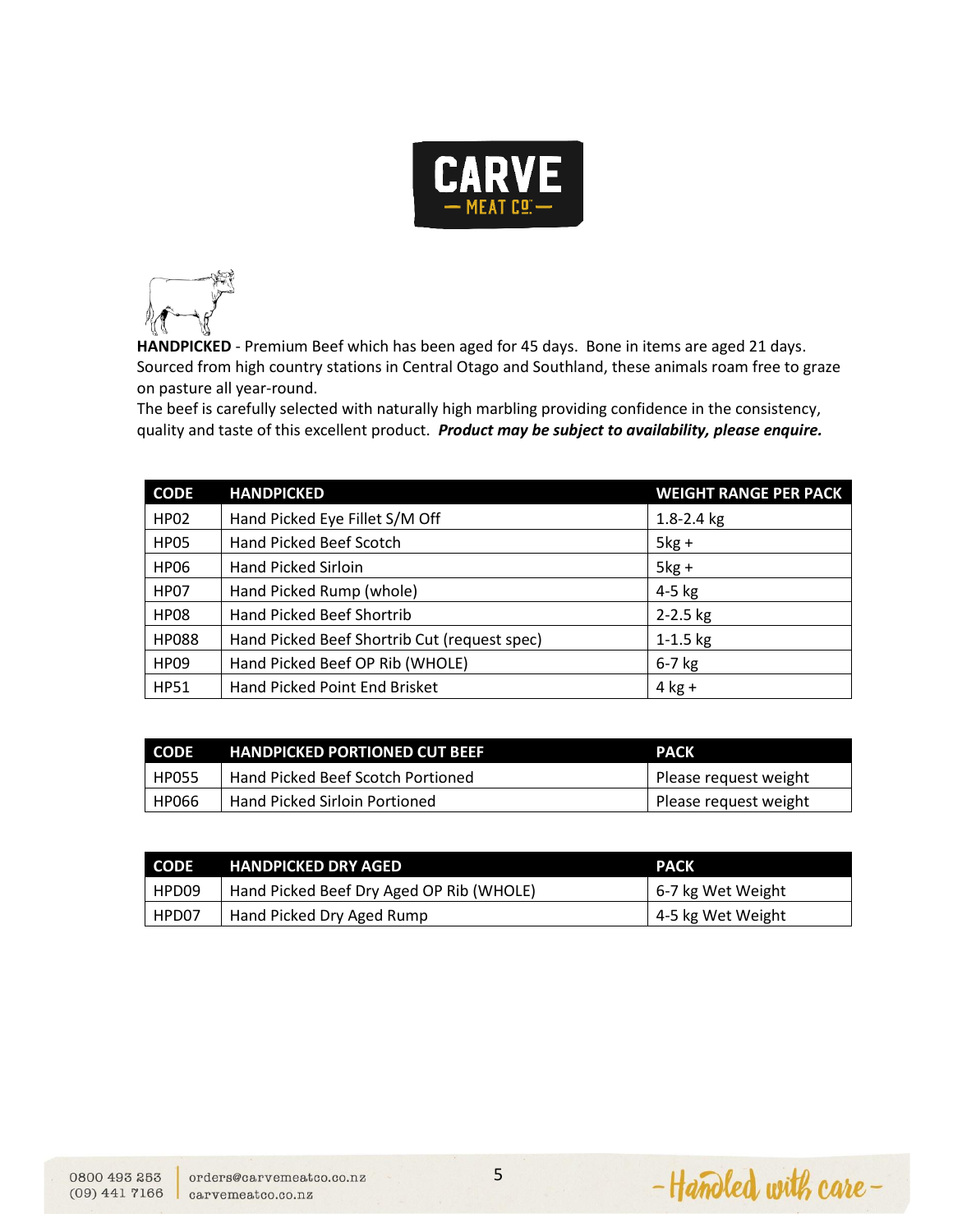

New Zealand grown Wagyu Beef, farmed using traditional methods in Canterbury. Please enquire on pricing and availability of higher marble score product. *Product subject to availability.* 

| <b>CODE</b> | <b>PRODUCT - MARBLE SCORE 6-7</b>       | <b>WEIGHT RANGE PER PACK</b> |
|-------------|-----------------------------------------|------------------------------|
| WW05        | Ribeye (Scotch)                         |                              |
| WW06        | Sirloin                                 |                              |
| WW21        | <b>Bavette</b>                          |                              |
| WW120       | Zabuton                                 |                              |
| WW144       | <b>Black Origin Knuckle Parts</b>       |                              |
| <b>WW15</b> | <b>Black Origin Shin Shank Boneless</b> |                              |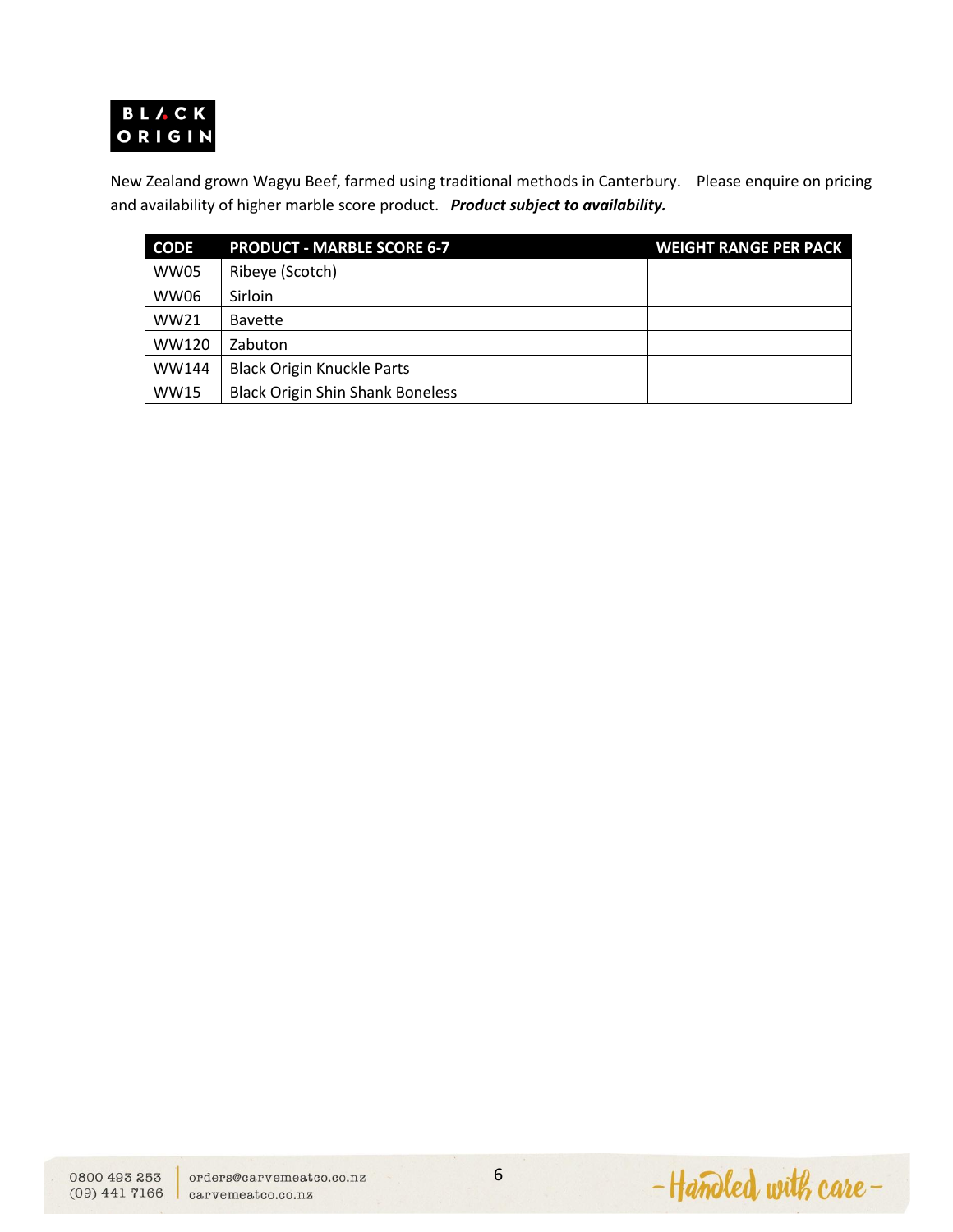



#### **FREEDOM FARMS PORK**

The leaders in free farmed production, Freedom Farms were the first to bring us this fantastic, ethically raised pork. No cages, so great quality product made from happy pigs.

| <b>CODE</b>        | <b>PRODUCT</b>                      | <b>WEIGHT RANGE PER PACK</b> |
|--------------------|-------------------------------------|------------------------------|
| FF100              | Belly Skin On/Bone Out              | 2.5-4.5kg VP                 |
| <b>FFSO100</b>     | Belly Skin Off/Bone Out             | 2-4kg VP                     |
| FFBO <sub>10</sub> | Belly Skin On Bone In               | 3-6kg VP                     |
| <b>FF01</b>        | <b>Pork Fillets</b>                 | 2.5kg gas flushed            |
| <b>FF21</b>        | Loin (Skin off)                     | 5kg gas flushed, 2.5kg VP    |
| FFBB111            | Boston Butt - skin on bone in       | 4-5kg VP                     |
| FFSO111            | Pork Shoulder - Bone Out / Skin Off | 4-5kg VP                     |
| FFS111             | Pork Shoulder - Bone Out / Skin On  | 4-5kg VP                     |
| <b>PT18</b>        | Pickled Pork Shoulder               | 3-4kg VP                     |
| FF13               | Raw Hocks                           | Approx .750gm each           |
| FF <sub>05</sub>   | Pork Scotch/Neck                    | 1.3-1.5kg VP                 |
| <b>FF22</b>        | Pork Cheeks Skin Off                | 1-2kg VP                     |
| FF017              | Pork Backfat (2kg VP)               | 2kg VP                       |
| FF018              | Pork Skin (2kg VP)                  | 2kg VP                       |

*\*All of the above products are free farmed, NO exception.*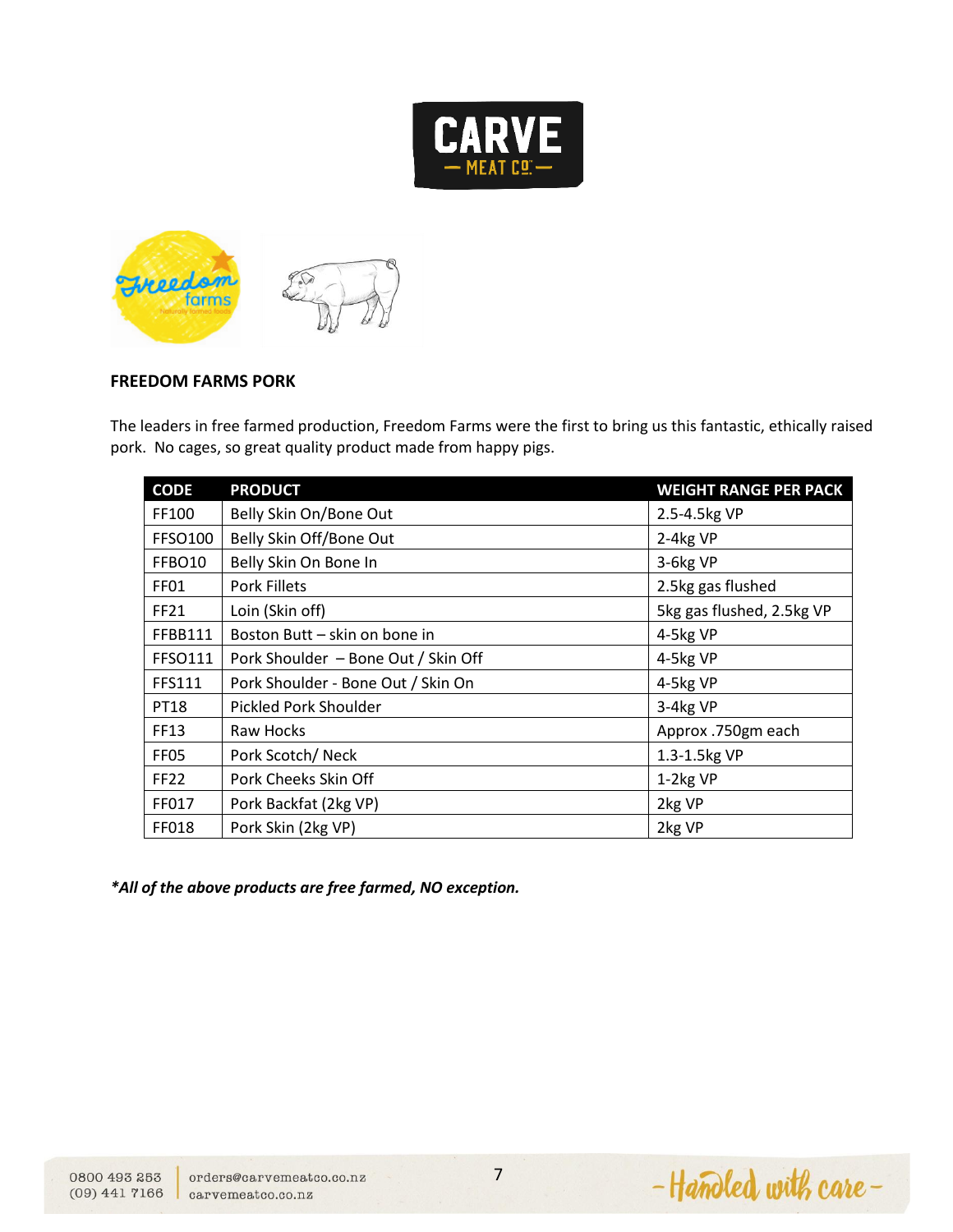









*DOUBLER RANCH* 



#### **KUROBUTA PORK**

Snake River Farms Kurobuta pork is considered to be equal in status to "Kobe Beef". We use only 100% purebred Berkshire Hogs as mandated by the Japanese Ministry of Agriculture.

| CODE PRODUCT: PORK: SNAKE RIVER | <b>PACK</b>     |
|---------------------------------|-----------------|
| KWP13   Kurobuta Short Rib      | 1 x hock per VP |



## **SPANISH PORK**

| CODE         | <b>PRODUCT: IBERICO PORK (ACORN FED FREE RANGE)</b> | <b>PACK</b> |
|--------------|-----------------------------------------------------|-------------|
| <b>IB17</b>  | Iberico Secreto (SPECIAL)                           | 1kg VP      |
| <b>IB100</b> | Iberico Skin Off Pork Belly (SPECIAL)               | 1kg VP      |



# **PORK (NON FREE-**R**ANGE)**

| <b>CODE</b>       | <b>PRODUCT</b>                          | <b>PACK</b>       |
|-------------------|-----------------------------------------|-------------------|
| <b>POH100</b>     | Spanish Pork Belly Skin On              | 1.3 <sub>kg</sub> |
| POH <sub>21</sub> | Spanish Pork Loin                       | 2kg               |
| POH <sub>05</sub> | Spanish Pork Scotch                     | 2kg               |
| <b>POH111</b>     | Spanish Pork Shoulder Skin Off Bone Out | 1.5 <sub>kg</sub> |
| <b>SP22</b>       | <b>Spanish Pork Cheeks</b>              | 1.6kg VP          |
| IF12              | Pork Spare Ribs (Frozen)                | 10kg ctn          |
| <b>POF12</b>      | St Louis Pork Ribs Frozen (USA)         | 18-20kg ctn       |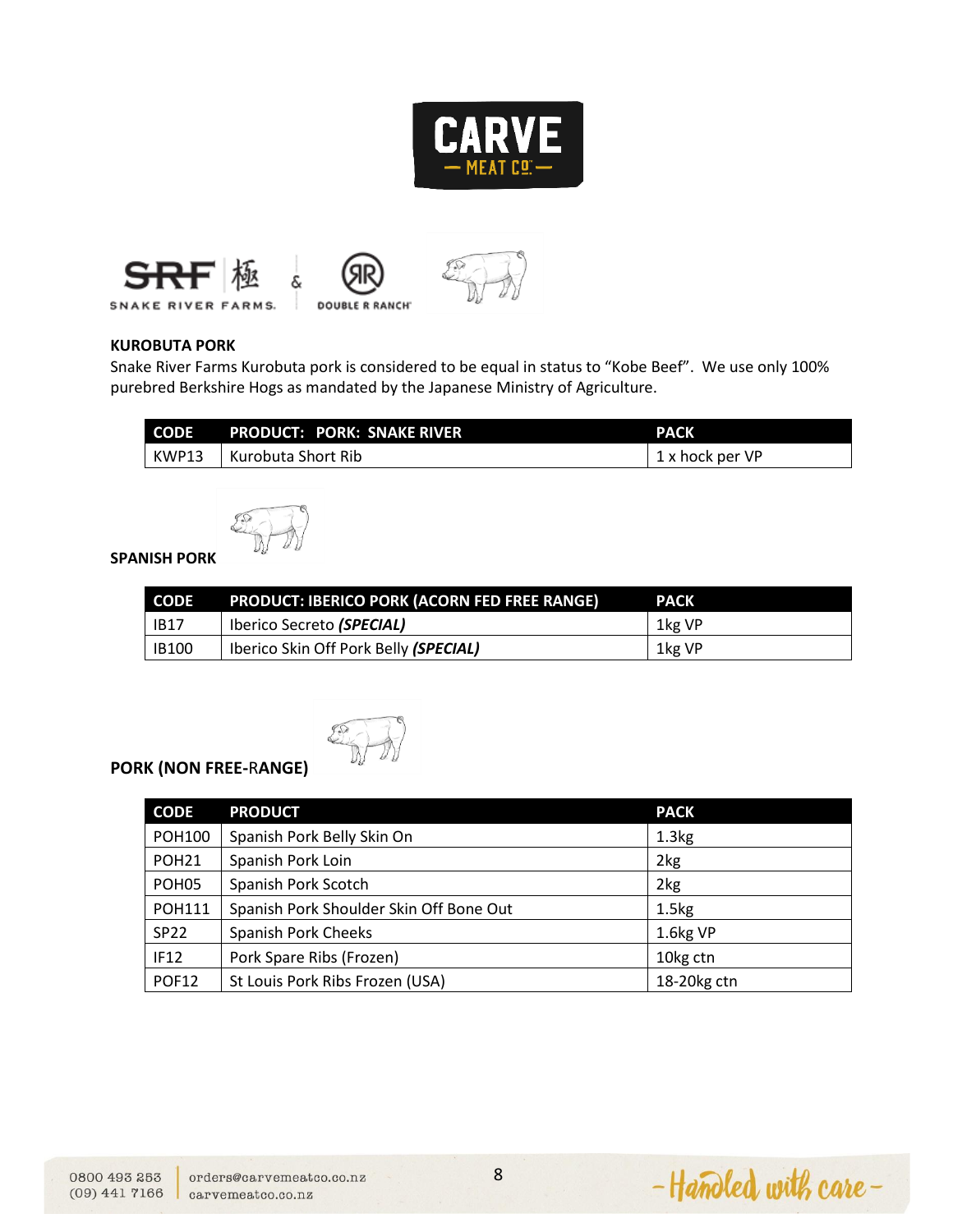



#### **BACON & HAM NEW ZEALAND FREE FARMED**

*All Mahy Farms small goods are produced using free-farmed or free-range New Zealand pork.*

| <b>CODE</b> | BACON - FREE FARMED                   | <b>PACK</b> |
|-------------|---------------------------------------|-------------|
| BAPT14      | Mahy Farms Free Farmed Streaky Bacon  | 1kg VP      |
| BAPT15      | Mahy Farms Free Farmed Loin Bacon     | 1kg VP      |
| BAPT16      | Mahy Farms Free Farmed Shoulder Bacon | 1kg VP      |

| <b>CODE</b> | <b>HAMS - FREE FARMED</b>      | <b>PACK</b> |
|-------------|--------------------------------|-------------|
| PT15        | Mahy Farms Champagne Ham Whole | 6-8kg       |
| PT166       | Mahy Farms Boneless Half Ham   | 2-2.5kg     |

#### **BACON – MADE FROM SPANISH PORK**

| CODE          | NON FREE FARMED BACON                 | <b>PACK</b>       |
|---------------|---------------------------------------|-------------------|
| BAZ14         | European Streaky Bacon - SLICED       | 1kg VP            |
| <b>BAZ144</b> | European Streaky Bacon - SLAB (WHOLE) | 1-1.5kg per piece |
| BAZ145        | European Streaky Bacon 5mm thick      | 1kg VP            |

*\*This product is made with imported Spanish Pork and is not free range.*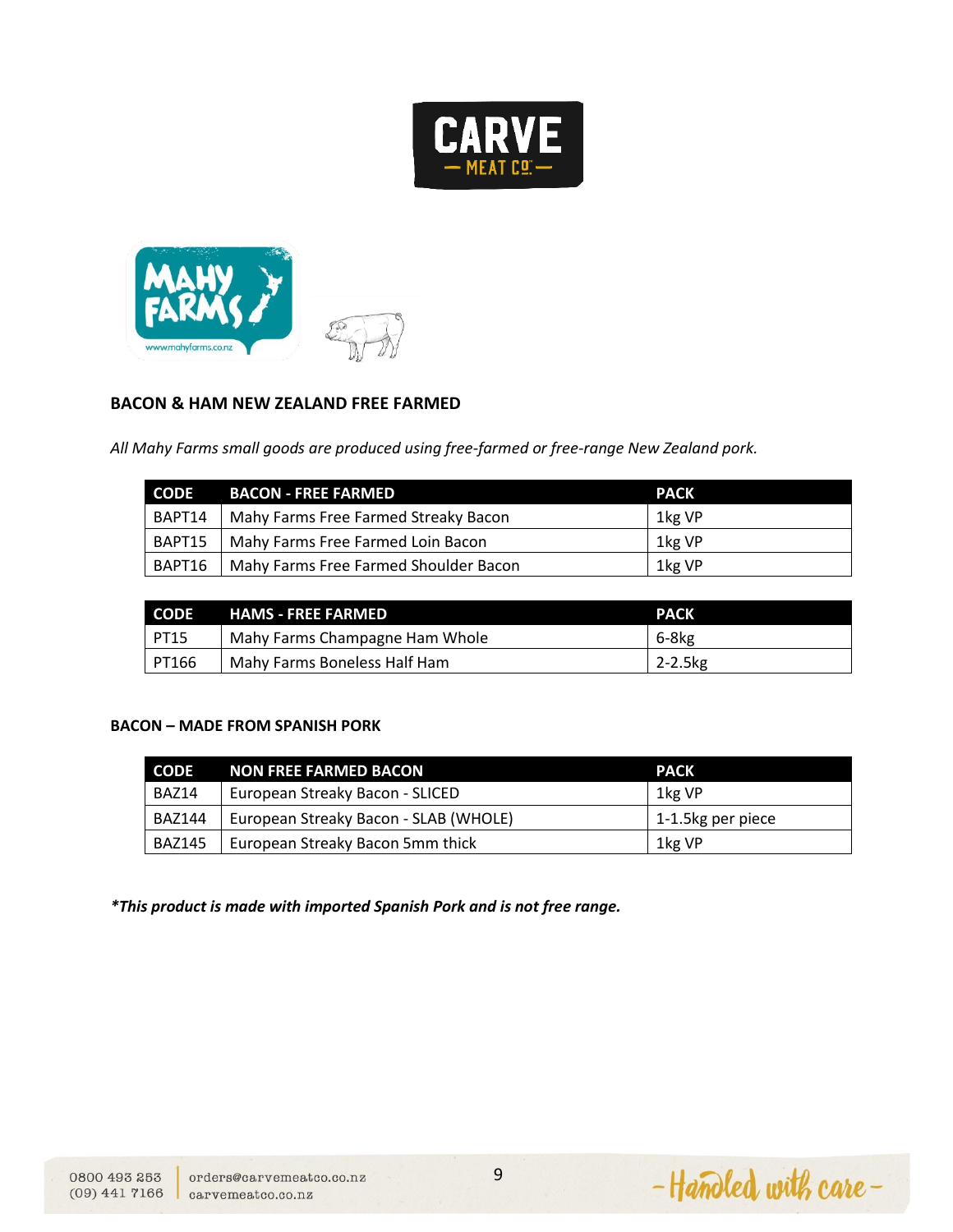



### **MAHY FARMS SMALL GOODS**

These award winning small goods are produced by hand in small volumes, not mass produced. We use real free range meat, herbs and spices. If you need the list of ingredients, please ask us.



# **SAUSAGES**

| <b>CODE</b>  | <b>SMALLGOODS</b>                                        | <b>PACK</b>        |
|--------------|----------------------------------------------------------|--------------------|
| PT01         | Black Pudding (Allergen: Sulphites, Egg & Gluten)        | 300gm VP           |
| <b>PT09</b>  | Mahy Farms Chorizo Horseshoe                             | 300gm VP           |
| PT0999       | Mahy Farms Chorizo Sausage                               | 1kg VP (80gm each) |
| <b>PTF16</b> | Frankfurters                                             | 1kg VP             |
| <b>PT17</b>  | Pork Fennel Sage Sausage (Allergen: Sulphites)           | 1kg VP (80gm each) |
| PT13         | Mahy Farms Jalapeno Sausage (Allergen: Sulphites & Milk) | 1kg VP (70gm each) |

| <b>CODE</b> | <b>HAM HOCKS - FREE FARMED</b> | <b>PACK</b>  |
|-------------|--------------------------------|--------------|
| PT14        | Mahy Farms Smoked Hocks        | 700-800gm    |
| PT144       | Mahy Farms Large Smoked Hock   | $2 - 2.5$ kg |

**All pork based small goods are produced using free farmed meat.**

-Handled with care-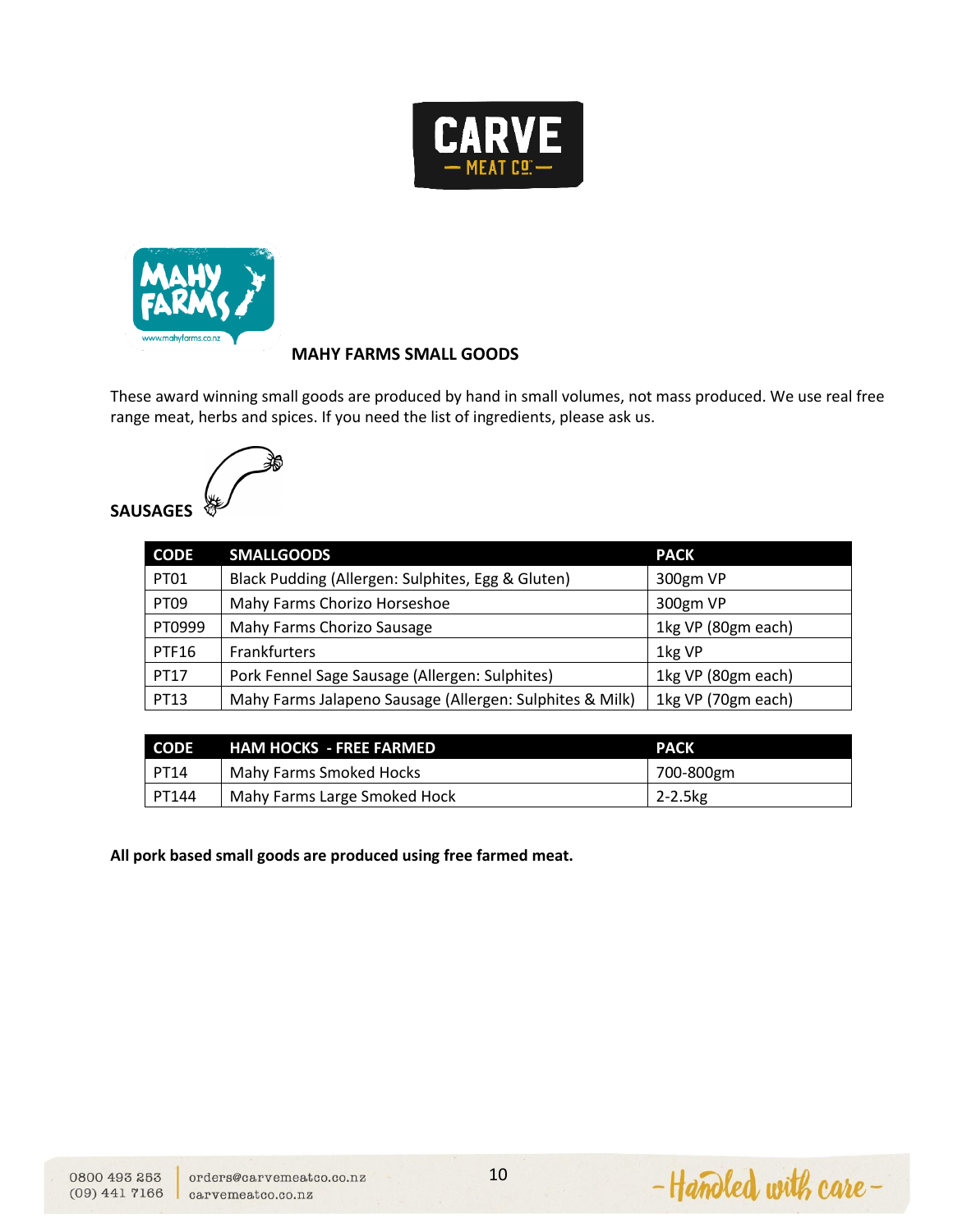



| <b>CODE</b>   | <b>PRODUCT</b>                         | <b>PACK</b>               |
|---------------|----------------------------------------|---------------------------|
| MPB01         | Carve Beef Burger Patties - 150gm      | Min. 32# per box (frozen) |
| MPB02         | Carve Beef Burger Patties Kids - 100gm | Min. 32# per box (frozen) |
| <b>MPB200</b> | Carve Beef Burger Patties -200gm       | Min. 32# per box (frozen) |
| MPL20         | Hawkes Bay Lamb Patties -150gm         | Min. 32# per box (frozen) |
| <b>DC500</b>  | Pamu Venison Pattie - 150gm            | Min. 32# per box (frozen) |

#### **MINCE & DICED PRODUCT**

| <b>CODE</b>  | <b>PRODUCT</b>             | <b>PACK</b>       |
|--------------|----------------------------|-------------------|
| <b>BE550</b> | <b>Wagyu Mince</b>         | 1kg VP            |
| <b>BE244</b> | Wagyu Diced                | 1kg VP            |
| <b>BE50</b>  | <b>Prime Beef Mince</b>    | 2kg VP            |
| <b>BE533</b> | <b>Beef Chuck Diced</b>    | 2kg VP            |
| LD50         | Lansdowne Beef Prime Mince | 2kg VP            |
| LA50         | Lamb Mince A Grade         | 2kg VP            |
| LA24         | Lamb Diced (Leg)           | 2kg VP            |
| <b>FF50</b>  | Pork Mince                 | 2kg VP free range |
| <b>FF24</b>  | Pork Diced (Freedom Farms) | 2kg VP free range |
| <b>VE50</b>  | <b>Veal Mince</b>          | 1kg VP            |
| DC50         | <b>Venison Mince</b>       | 2kg VP            |
| <b>WW50</b>  | Waitaha Wagyu Mince        | 1kg VP            |

#### **OFFALS & OTHER BITS**

| <b>CODE</b> | <b>PRODUCT</b>             | <b>PACK</b> |
|-------------|----------------------------|-------------|
| <b>BE22</b> | <b>Beef Cheeks</b>         | $2-3kg VP$  |
| <b>BE26</b> | Beef Tongue (raw)          | 800-900gms  |
| <b>PT26</b> | <b>Pickled Beef Tongue</b> | 800-950gms  |
| <b>VE11</b> | <b>Veal Bones</b>          | 20kg carton |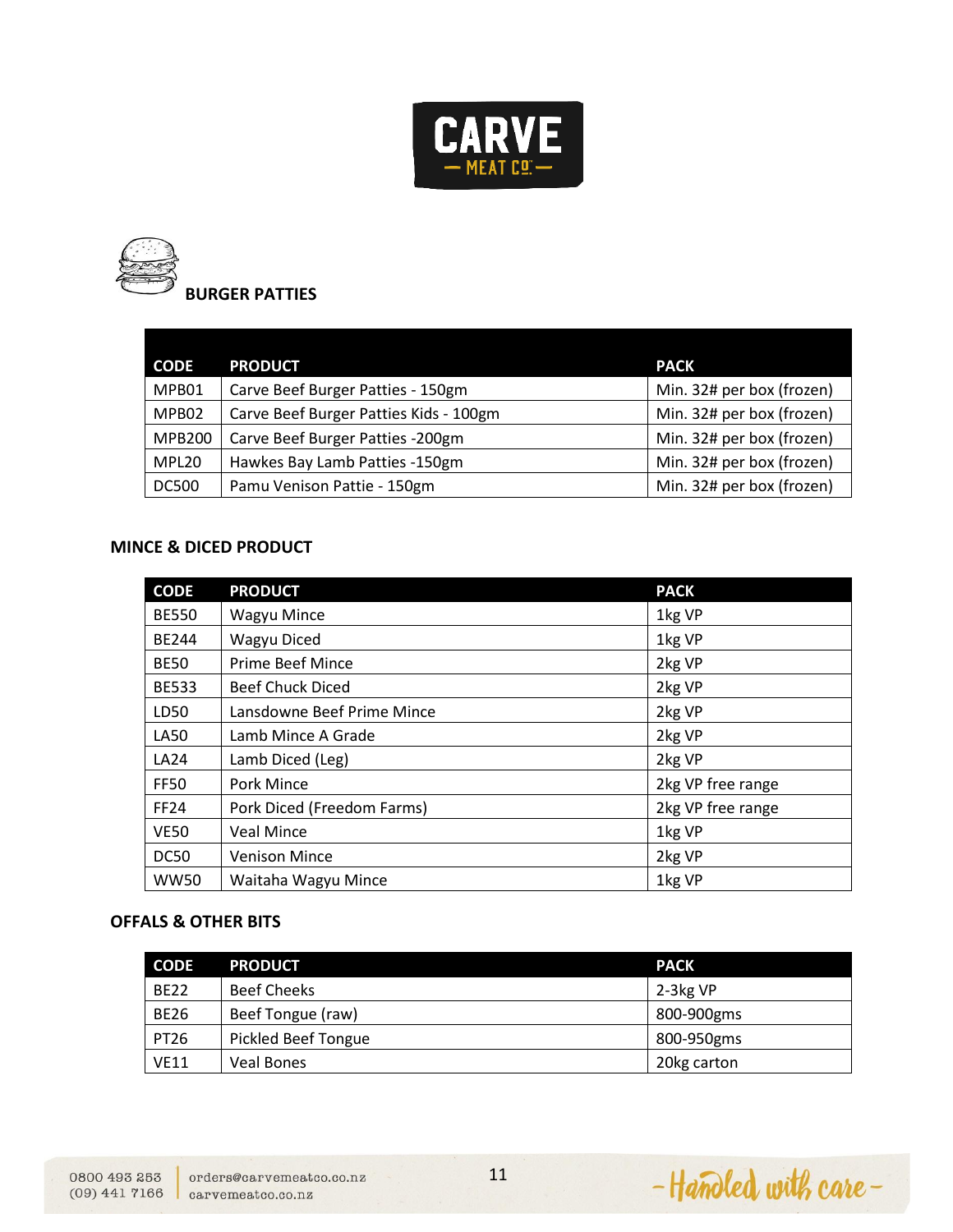



#### **DUNCAN NEW ZEALAND VENISON Exclusive to Carve Meat Co.**

This is a superb product from farmed New Zealand venison, grown in the Central Otago area and the Central Plateau of the North Island, producing fantastic tender product each time.

| <b>CODE</b> | <b>PRODUCT: VENISON</b>            | <b>PACK</b> |
|-------------|------------------------------------|-------------|
| <b>DC15</b> | Pamu Bistro Fillet                 | 1-2kg pack  |
| DC08        | <b>Duncan Venison Short Shanks</b> | 2 per pack  |
| DC04        | Duncan Venison Short Loins         | 2 per pack  |

**FREE-RANGE CHICKEN -** Great chicken raised the true free range way. Animals that have access to pasture and clean water… no cages! \**Product may be frozen.*

| <b>CODE</b>  | <b>PRODUCT</b>                                | <b>PACK</b>          |
|--------------|-----------------------------------------------|----------------------|
| WC05         | Free Range Chicken Breasts Skin on            | 4 per pack - 1kg VP  |
| <b>WC13</b>  | Free Range Chicken Thighs-boneless (skin off) | 10-12 per $VP-1$ kg  |
| <b>WC16</b>  | Free Range Chicken Thighs boneless(skin on)   | 10-12 per $VP - 1kg$ |
| <b>WC14</b>  | Free Range Chicken Drumettes                  | 1kg VP               |
| <b>WC022</b> | Free Range Chicken - Whole                    | $1.4 \text{ kg}$     |
| WC266        | Mahy Farms deboned Whole Chicken              | .800gm (approx)      |
| <b>WC10</b>  | Free Range Chicken Livers                     | 1kg                  |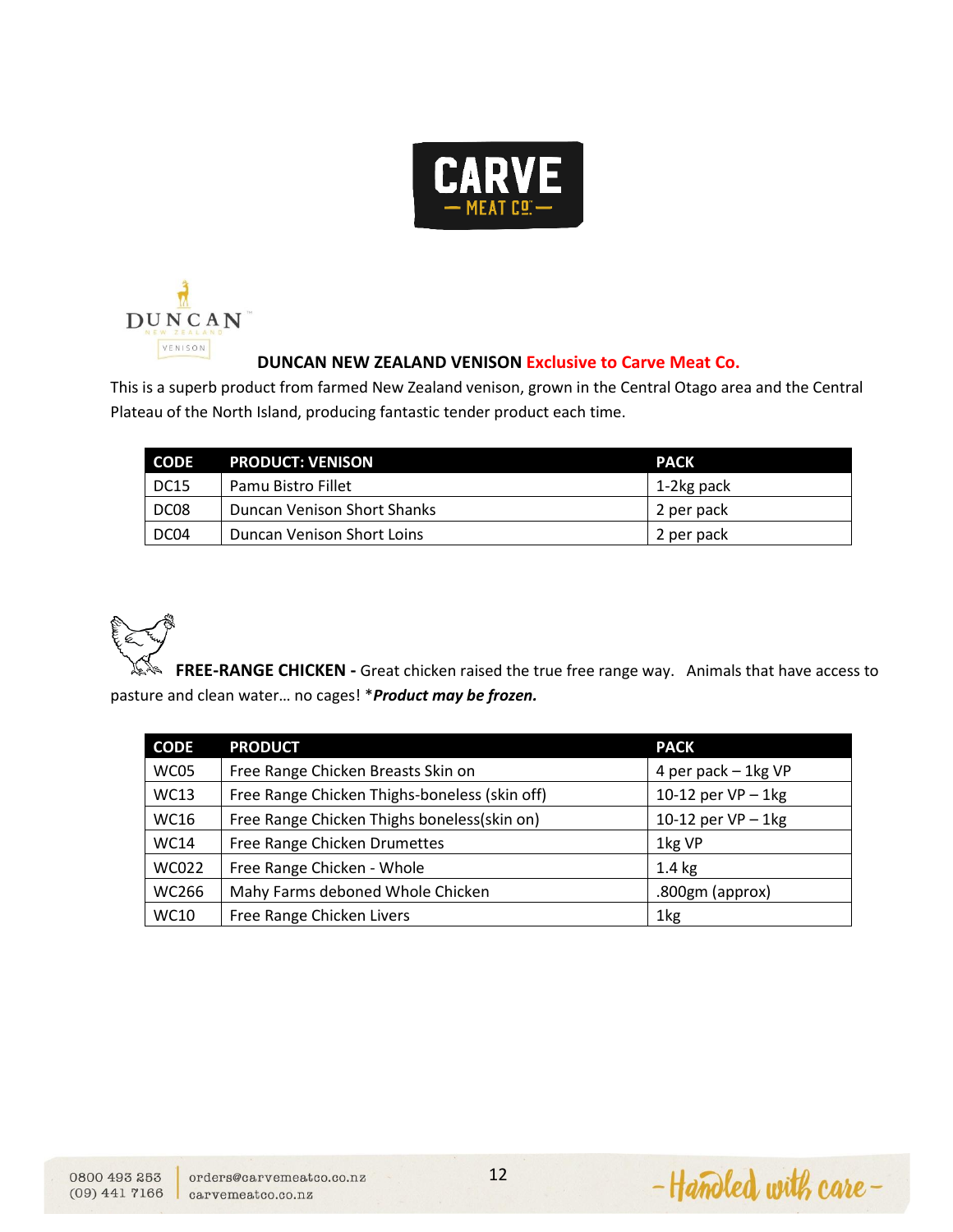



This duck is barn raised in humane conditions. Great quality product.

| <b>CODE</b>      | <b>PRODUCT</b> | <b>PACK</b>     |
|------------------|----------------|-----------------|
| QD11             | Duck Legs      | 2 per pack - VP |
| GL <sub>02</sub> | Duck Breast    | 2 per pack - VP |



**VEAL** 

|             | <b>VEAL PRODUCT (Bobby Veal)</b>               | <b>PACK</b>    |
|-------------|------------------------------------------------|----------------|
| VE04        | Veal Loin - Frozen (Can be used for Schnitzel) | 1kg pack       |
| <b>VE27</b> | Veal Primals, Topside, Rump, Knuckle           | .500gm - 1.5kg |

*Some Veal product is subject to availability. Veal is a frozen product. Please contact us if you are interested in a particular cut/product.* 

-Handled with care-